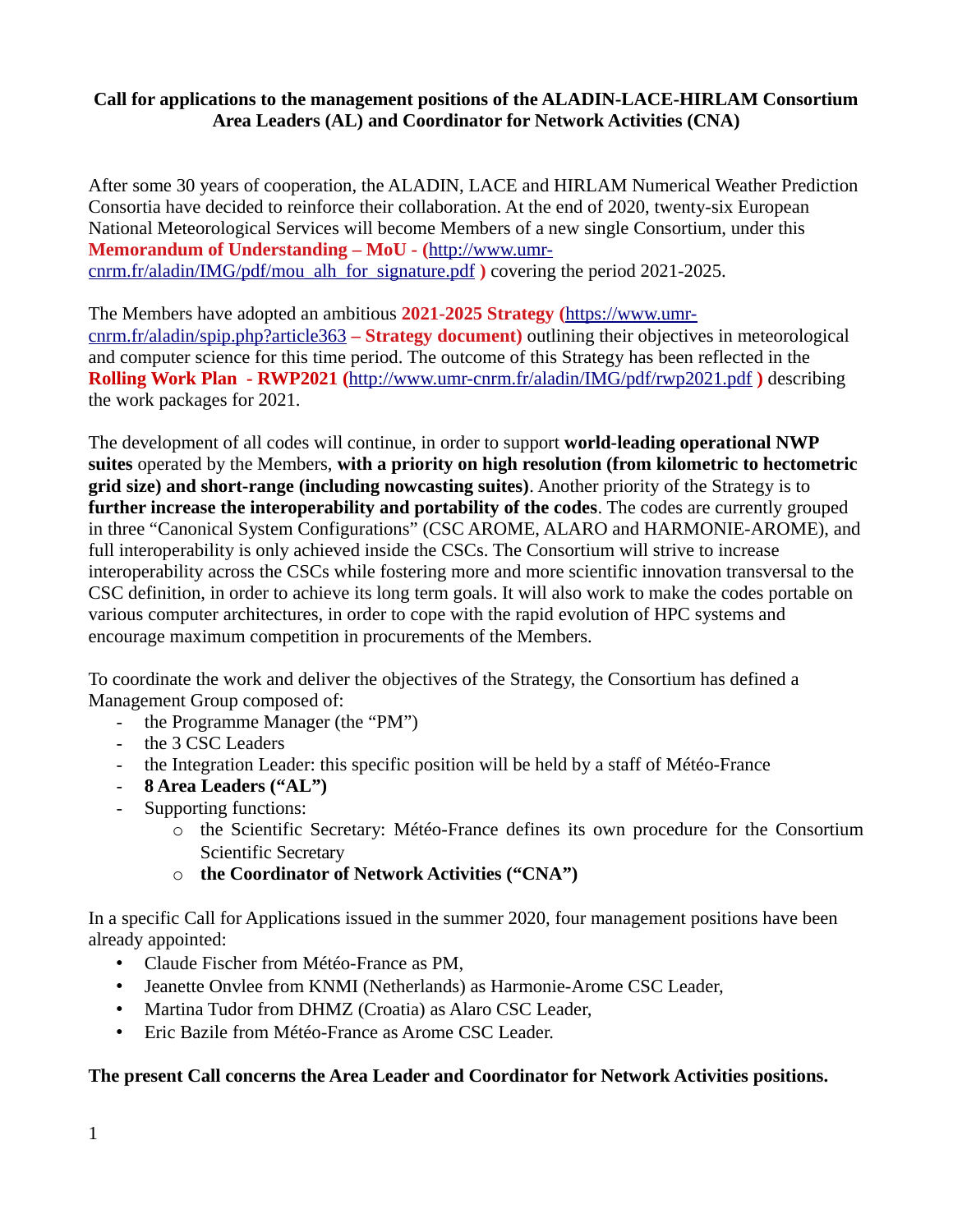#### **Call for applications for the 8 positions of the Area Leaders of the new Consortium**

The Area Leaders work under the leadership of the PM on the implementation of the Strategy. In accordance with items 106-108-109-112 of the MoU, the Area Leaders are responsible for the modernization of the code and working methods, which should lead to increased modularity and interoperability across CSCs. The list of the 8 Area Leader positions and the terms of reference of each position are presented below.

In their activity, the Area Leaders will respect the continuity of the CSCs especially in the initial phase of the MoU. However, Area Leaders are not responsible for the specific implementation of the scientific developments in each CSC, that remains the responsibility of the CSC leaders.

Each Area Leader function is corresponding to a minimum commitment of 0.5 FTE and is delivered by one Consortium Member. Applications are required to be sent as personal application by one staff (the Applicant), with backing from the Member institute employing the staff. The MoU foresees the possibility that the whole Area Leader commitment can be split among the Applicant and one supporting person from the same employer. In the case where the personal manpower commitment of the Applicant remains lower than 0.5 FTE, an explanation about how the function is proposed to be fully occupied must be provided (name of additional staff, total manpower commitment reaching 0.5 FTE, organization of the tasks within the function). However, a single personal application fulfilling the whole function will receive a higher priority in the ranking and selection process (see below).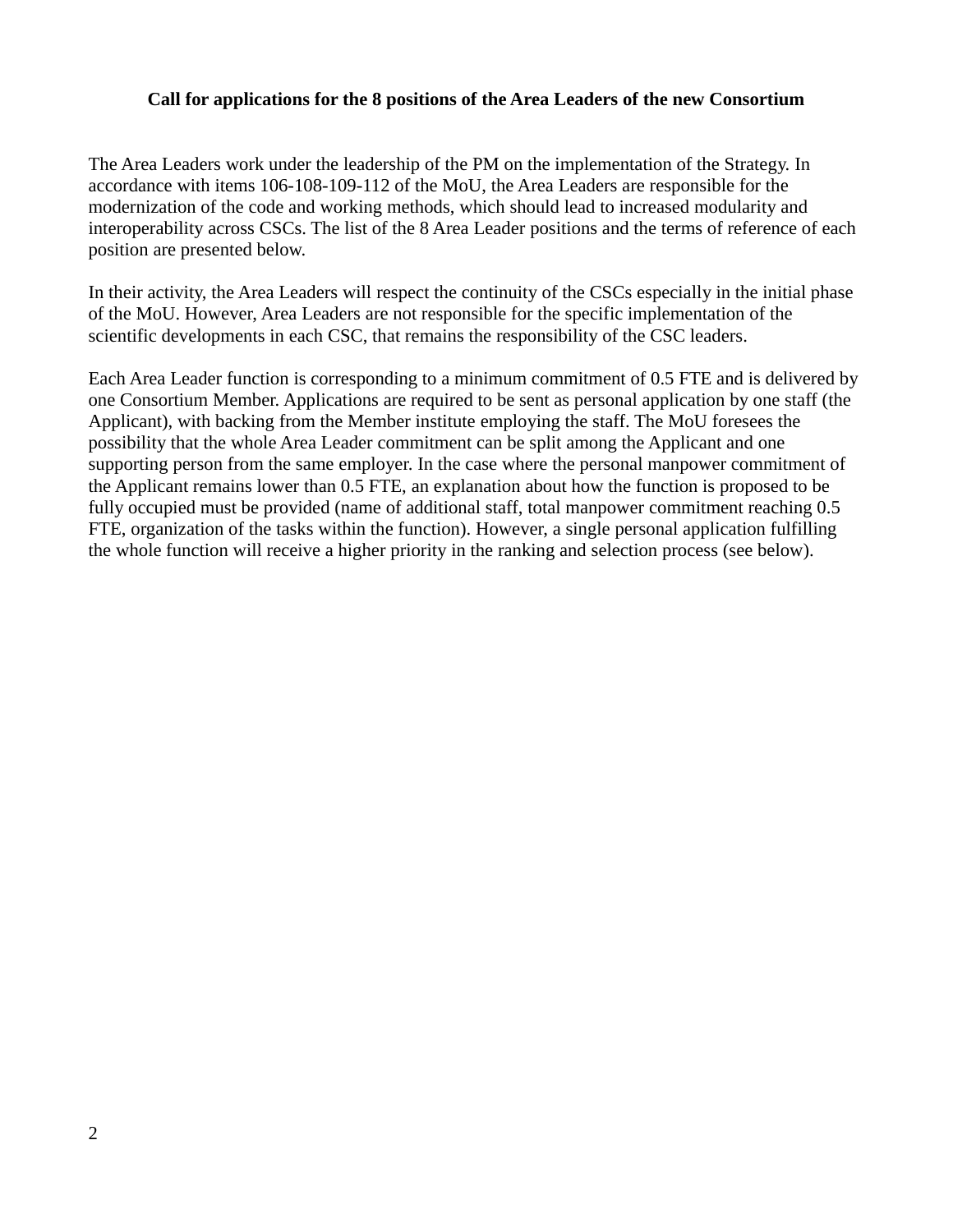# **Applications are invited according to the following calendar:**

- Issue Call for Applications: 10 November 2020
- Deadline for Applications: 15 January 2021 (incl.)

# **Conditions to be eligible to these positions are the following:**

- You must be already employed by your Institute or show a commitment that you will be employed if selected.
- Your application must be supported by your Institute.
- Good knowledge of English.

# **How to apply:**

Send your application to Patricia Pottier from Météo-France: patricia.pottier@meteo.fr

Your application should consist of:

- a letter of motivation
- a CV
- a letter of support by your Institute
- if the function is proposed to be fulfilled with the support of additional staff, then the letter of support should contain information about how the responsibility and tasks are proposed to be shared. The names of the additional staff should be listed with CV

# **Selection process:**

The applicants will be interviewed by a selection panel composed of the PM, the 3 CSC Leaders, the chairs of STAC and PAC, and an external adviser on human resources (the Head of Personnel of ECMWF). The selection panel will rank the applications per Area, taking into account the way the function is proposed to be fulfilled (eg. single versus multiple staff proposal), the level of expertise, the interpersonal skills of candidates, the coherence of the vision and motivation of the Applicant with respect to the strategical goals and ToRs of each Area Leader function.

The final definition and the attribution of the Area Leader functions will be done by the Assembly. The Assembly will attribute all Area Leader functions simultaneously, taking care of geographical balance.

The general and specific Terms of Reference for the 8 Area Leaders are provided hereafter.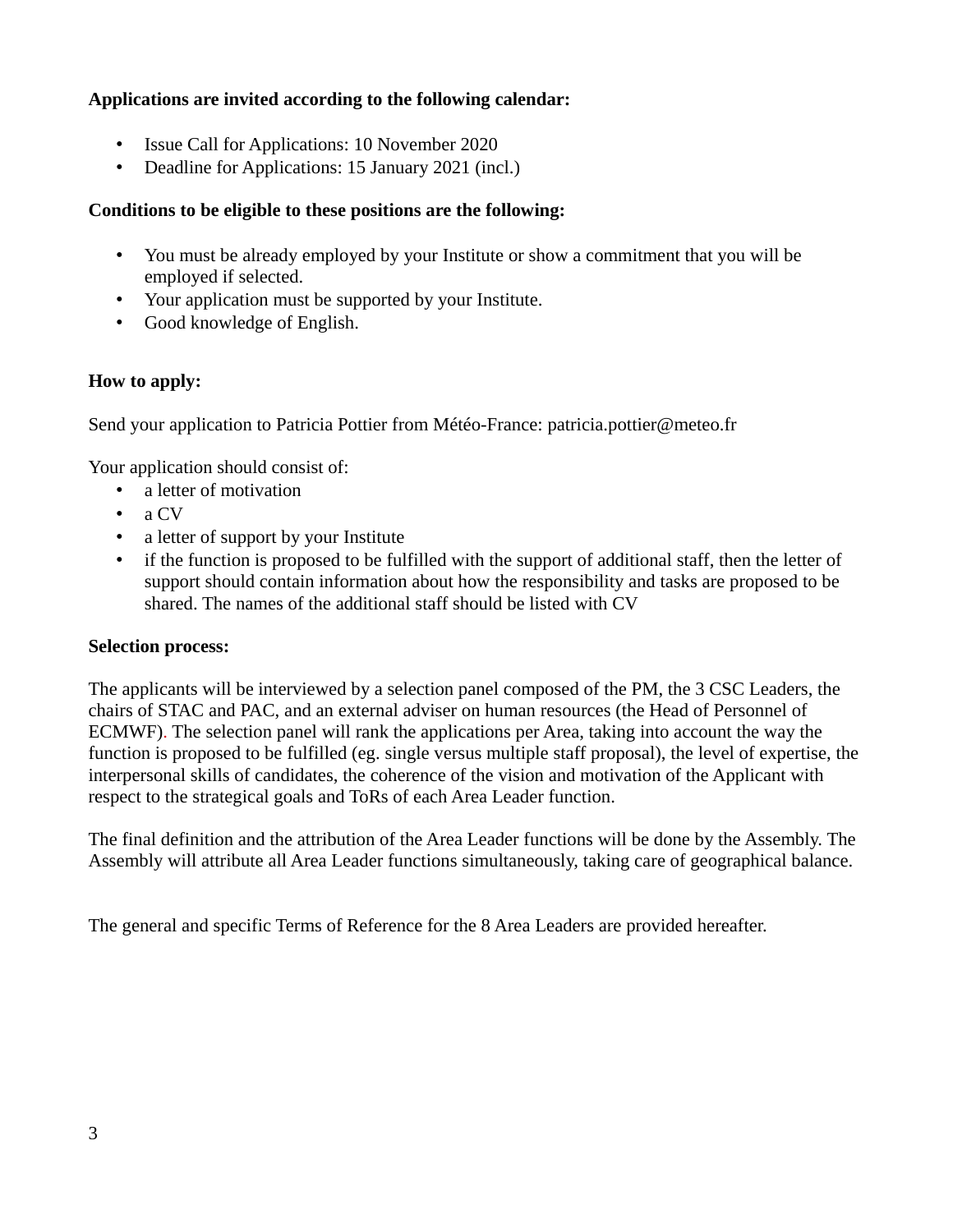# **The Area Leaders**

The Area Leaders are responsible of implementing item 31 of the MoU:

- either lead the corresponding area, that is define a long term scientific and architectural vision for the modernization of the code, including normative aspects, increased modularity and interoperability and take full responsibility of the delivery or the corresponding developments,
- or conduct specific actions on CSC interoperability, as decided by the Assembly and for a limited duration.

Area Leaders are not responsible for the specific implementation of the scientific developments in each CSC, that remains the responsibility of the CSC leaders.

The Area Leaders provide input for all documents prepared under the responsibility of the PM for the governance bodies.

The Area Leaders also contribute to the preparation of the Strategy.

The Area Leaders may be called by the PM to make presentations to the governance bodies in their area of expertise.

The Area Leaders attend meetings of the MG when their area of expertise is needed. For their evaluation of scientific novelty and implementation in the common codes, they will take into account the desired synergies between the three CSCs, their interoperability and ultimately reduction of number.

# **Personal skills:**

- Excellent knowledge of the state-of-the-art scientific issues in their field of responsibility. Recent scientific publications, technical notes or participation in the coordination of activity in their field would be an advantage
- Good knowledge of cross-cutting scientific issues in other fields of activities of R&D in the Consortium
- Good knowledge of the code modernization and interoperability aspects in their field, or a firm intention of concern and participation in these aspects
- Good knowledge of the Aladin-LACE-Hirlam NWP codes, including the process of building new code versions and the related challenges (or a firm will to be in touch with these issues)
- Good communication in an international context
- Ability for team work

The specific Terms of Reference of each Area Leader are listed hereafter.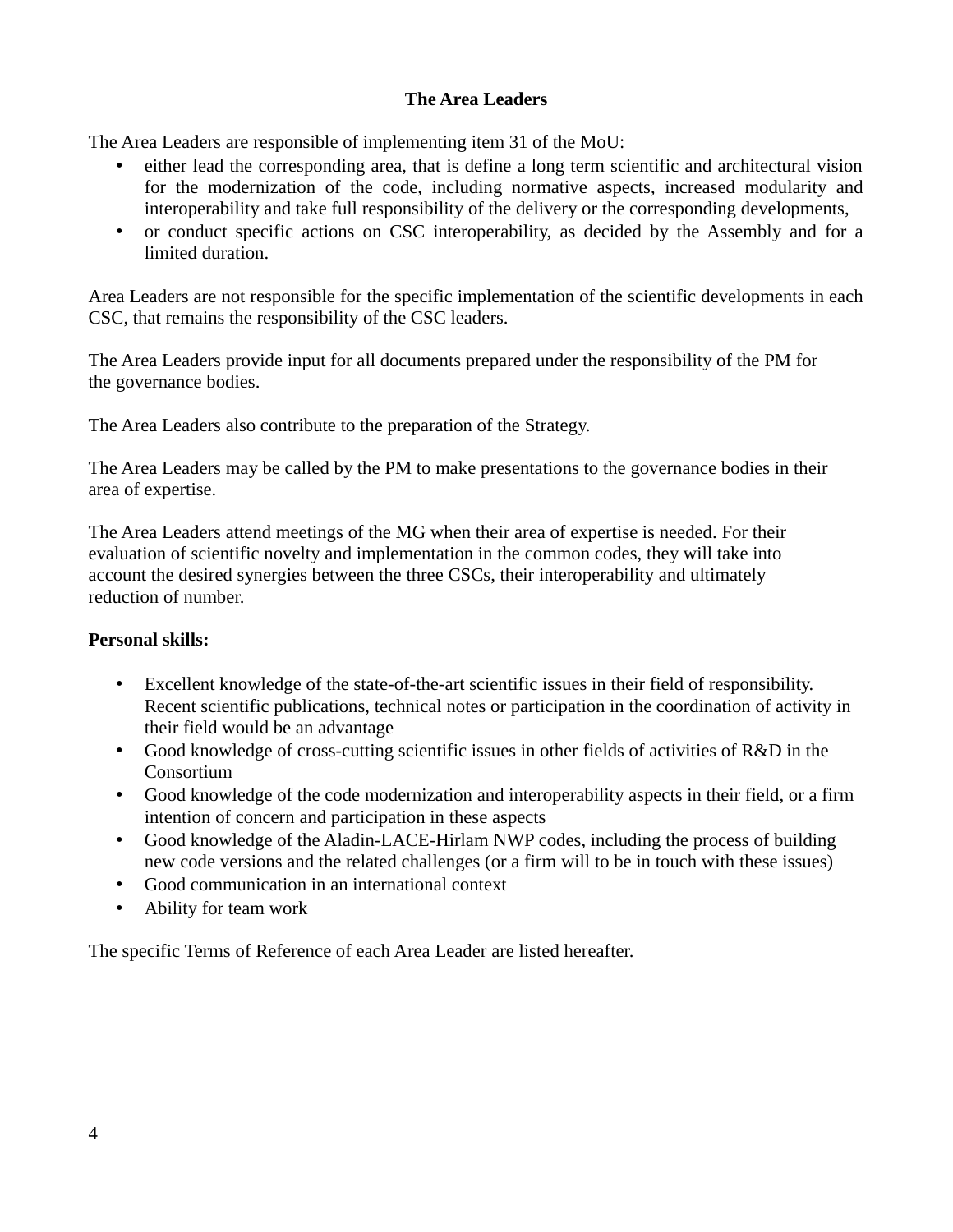# **Area Leader for the Transversal activities on addressing future evolution of software infrastructure (Length of mandate: 5 years)**

This Area Leader will conduct specific actions in order to address the uncertainties in the future evolution of the software infrastructures. These efforts are transversal to all CSCs.

- In the short term, he/she will be responsible for planning and executing the SPTR1 work package. In the short term (2020-2021) this includes:
	- finalizing the work on the LAM configuration for Atlas;
	- deciding on an approach to introduce flexibility in the 1D components, namely physical parameterizations and surface models;
	- train people to build know how on Atlas, the IO server and the chosen software for the flexibility of the 1D components;
	- analyze and document the existing DSL solutions.
- He/she will coordinate and plan contributions of the ALH consortium to the development of the DSL for the LAM version.
- At a longer term he/she will implement these approaches in the other area's dynamics, physics, surface, data assimilation and system.

# **Area Leader of Dynamics (Length of mandate: 5 years)**

- The Dynamics Area Leader will lead the Dynamics Area during the period of the MoU.
- He/she will be responsible for the execution of the DY\* work packages of the RWP.
- He/she will be responsible for the developments of the necessary improvements of the present dynamical core to ensure the models will be able to progress towards the hectometric scales, as specified in work package DY1.
- He/she will be responsible for the developments to ensure the long-term (of the time scale of 10 years) evolution of an Atlas based dynamical core. This includes:
	- the development of a LAM solution based on a finite-volume approach following the FVM developments of ECMWF, as planned in work package DY2;
	- the finalization a gridpoint dynamics solver as a scientific testbed, as a backup solution and as an alternative to the spectral dynamics, as described in work package DY3.

# **Area Leader of Physics (Length of mandate 2 years, to be redefined after the first tasks are complete)**

- The Physics Area Leader will execute a number of specific actions on topics that are transversal to the three CSCs:
	- coordinate the creation of an inventory of the blocking points for convergence between the CSCs and analyze and define by 2023 a road map for convergence (PH9),
	- coordinate actions to increase the interoperability at the level of the exchange of parameterizations schemes between the different CSCs,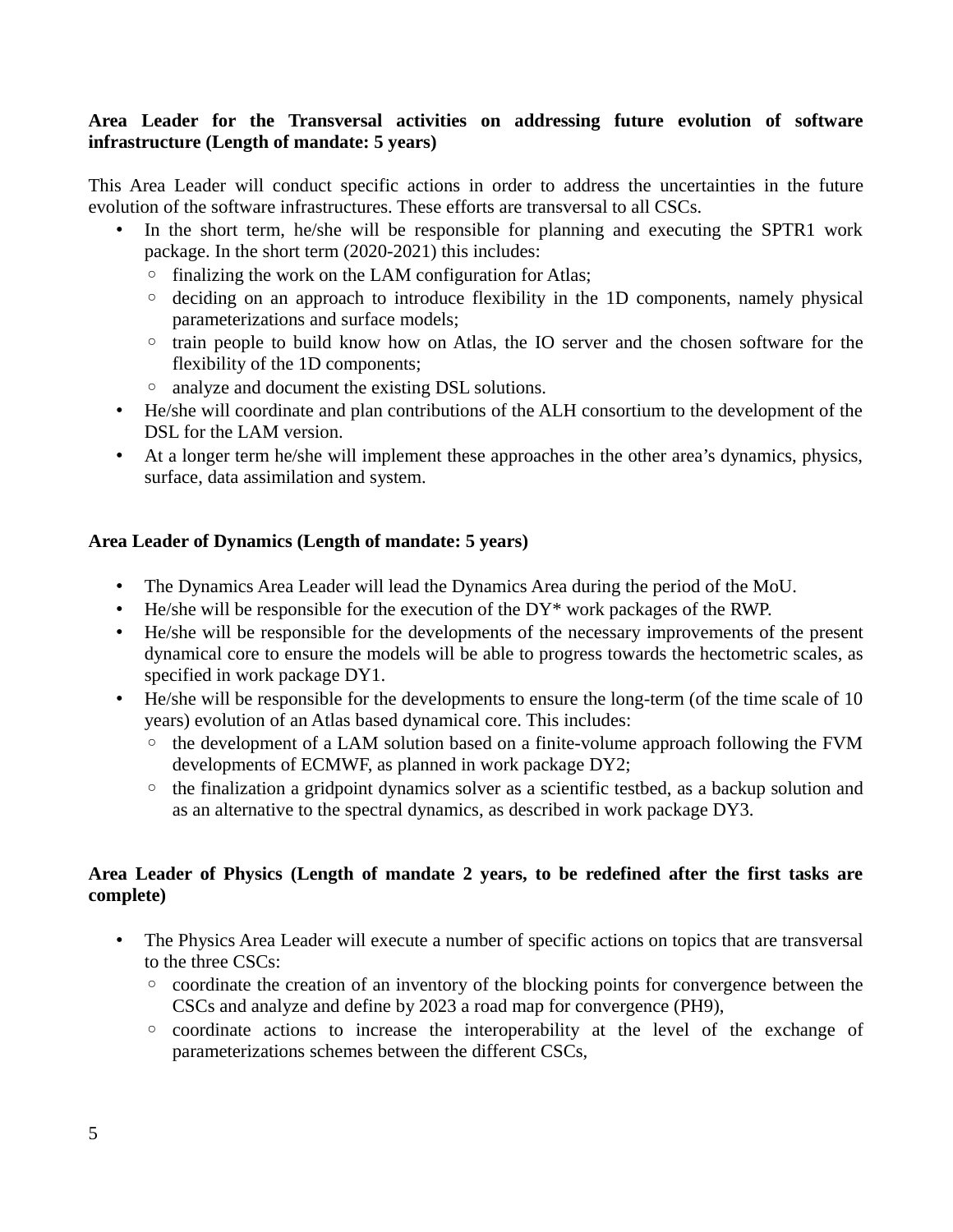- analyze and coordinate the development of the code restructuring needed for the implementation of 3D physics.
- The leadership of the physics of the CSCs will remain in the hands of the CSC Leaders, as described in work packages PH1, PH2, PH3 and PH5 in the RWP.
- The PM will in principle be responsible for all transversal issues between the three CSCs (specifically, PH6-PH10 and HR1 in the RWP). He/she may appoint additional experts to address specific transversal issues, in particular concerning the redaction and execution of the related work packages in the RWP.

Interoperability issues are situated in the physics packages of the different CSCs. In order to ensure that clear and concrete convergence steps will be made, the mandate of the Area Leader for physics will be, in the first years, deliberately limited to a few very specific technical and scientific tasks, while keeping the scientific progress of the physics parameterizations of the CSC's still under the responsibility of the CSC Leaders. In practice he/she will take responsibility for the first strategic physics goal *to work towards a greater level of interoperability (enabling exchange of individual parameterizations across CSCs)*. Additionally he/she will be responsible for the interoperability aspects of the new 3D code solutions needed for the second strategic physics goal, i.e. *to develop the model physics to be fit to represent the hectometric scales*. This will allow the Physics AL to work in the first two years with a clear deliverable in mind and guarantee that *by 2023 a roadmap for further convergence can be delivered*. The expectation is that the content of the roadmap will take into account the relative ambition (difficulty) of the interoperability tasks, leveraged by their expected benefit for collaboration and new ambitions across the future Consortium.

The roadmap will be scrutinized and approved by the various governance bodies of the Consortium. The Assembly will then decide whether the Physics AL position will be extended or redefined, and possibly reopen the position. The Terms of Reference of the Physics AL will be reviewed, in accordance with the decisions in the Governance bodies, by 2023. The Physics AL will then implement it and lead the area in more general terms with joint scientific and technical goals in mind.

# **Area Leader in Data Assimilation (Length of mandate: 5 years)**

- The Data Assimilation Area Leader will execute a number of specific actions on topics that are transversal to the three CSCs.
- He/she will be responsible for developing a long term solution for data assimilation and for the redaction and the execution of the work packages that are transversal to all CSCs. This includes:
	- the implementation of OOPS and its corresponding interoperability aspects (DA6);
	- the development of data assimilation algorithmic solutions based on an ensemble variational approach (DA2.3 and DA2.4);
	- the optimization of data assimilation for nowcasting (DA5);
	- an assessment of the possibility for a common preprocessing approach based on a tool like SAPP (DA7.1-7.4);
	- the definition of the testing environment for the data assimilation components in concertation with the System Area Leader and Integration Leader;
	- consider the consequences of growing data volumes and of new quality control mechanisms for an increasing variety of observations, in close collaboration with the CSC leaders;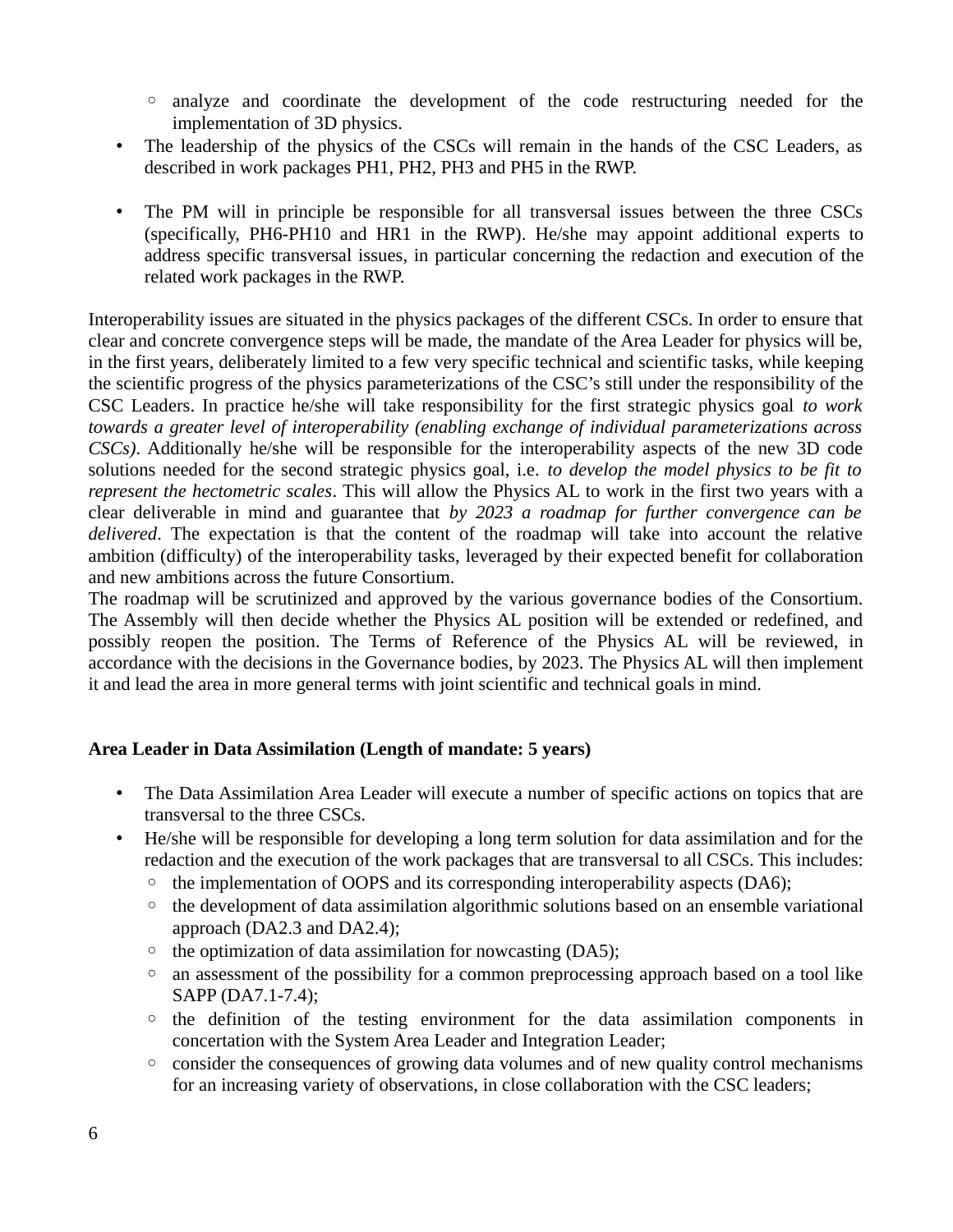◦ guaranteeing the liaison with EUMETNET and EUMETSAT, in concertation with the CSC leaders;

The aim of the DasKIT program is to develop and maintain a basic data assimilation kit that allows newcomers or starting members to organize their local data stream and to help them to easily set up a basic data assimilation cycle. This program will be coordinated by a specific Project Team member, the DasKIT coordinator, who will assist the DA Area Leader and the PM therein. The DasKIT program tasks are described in the DA8 work package of the RWP. The DasKIT coordinator position is not part of this Call for applications.

# **Area Leader on Surface (Length of mandate: 5 years)**

- The Surface Area Leader will lead the Surface Area during the period of the MoU.
- He/she will be responsible for the redaction and the execution of the SU work package of the RWP.
- He/she will define a long term scientific and architectural vision for the modernisation of the Surface code.
- Specifically, he/she will
	- for the surface model (SU3, SU4),
		- coordinate, in concertation with the ALARO CSC Leader, the switch to SURFEX
		- explore and develop more advanced options (with emphasis on soil, snow, urban) are possible
		- **Exercise 1** streamline the code for phasing and coupling with other parts of the NWP system
	- for the physiography (SU5):
		- continue to update physiographic databases as the model resolution is increasing
		- assess the forecast impact of the new databases and perform the required tuning of surface modules
	- for Surface Data Assimilation (SU1, SU2):
		- work on the assimilation of satellite and crowd-sourced surface data,
		- work on the interoperability and modernization of the code for the spatialization and the adaptation to the OOPS framework
		- **•** progressively move to a coupled surface-atmosphere data assimilation system.

# **Area Leader on EPS (length of mandate: 5 years)**

- The EPS Area Leader will take the scientific leadership of the EPS Area during the period of the MoU. He/she will define a long-term vision to progress to provide seamless, well-calibrated high-resolution ensemble prediction systems from the nowcasting range to 2-3 days ahead.
- Specific attention will be paid to the following aspects:
	- the development of user oriented approaches (E7) that facilitate the use of ensemble output;
	- the development of more physically based EPS perturbations in concertation with the Physics Area Leader (PH10) and the Surface Area Leader;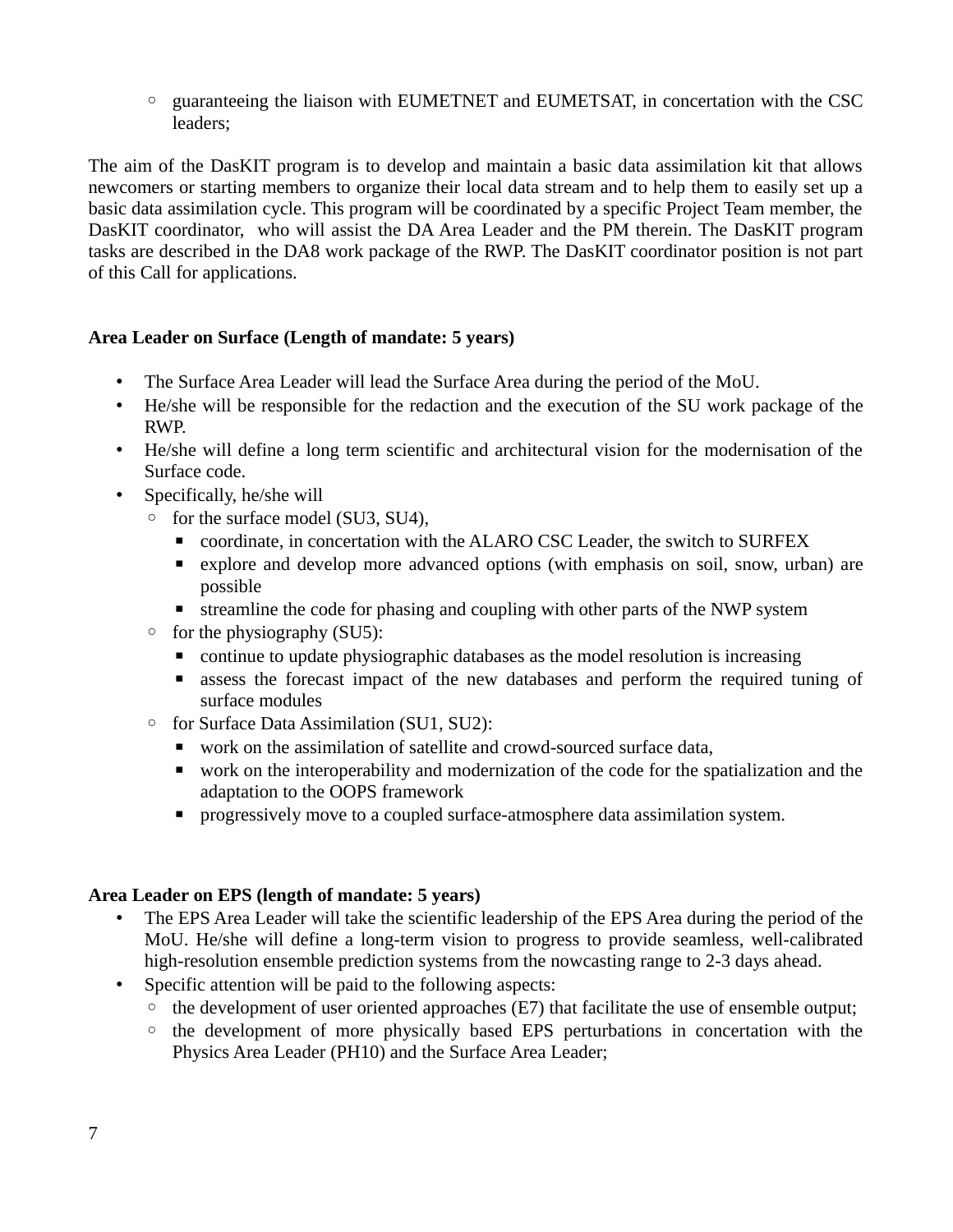- acting in concertation with the System Area Leader concerning the development of the EPS collaboration and working environment.
- He/she will be responsible for the redaction of the EPS work packages in the RWP, and coordinate with the CSC leaders on the execution of these packages.
- The CSC leaders will be responsible for the implementation of the scientific developments in their respective CSC's.

#### **Area Leader on Meteorological Quality Assurance (Length of mandate: 5 years)**

- The Meteorological Quality Assurance Area Leader will lead the Meteorological Quality Assurance Area during the period of the MoU.
- He/she will be responsible for the redaction and the execution of the MQA work package and of the RWP. He/she will
	- coordinate an iterative consultation process to collect requirements and assess what needs to be done to make HARP more attractive as a common tool; (MQA1)
	- coordinate the developments of common methods/metrics with focus on methods for spatial-temporal verification and high impact weather; (MQA2)
	- carry out verification of physical processes to aid model development, including the necessary observations and their quality. (MQA3)
- He/she will strengthen the synergy with DA team on observation format and quality control.
- He/she will strive to enhance the user-developer interaction: both R2O (didactic) and O2R (model weaknesses, cases).

#### **Area Leader for System (Length of mandate 5 years)**

- He/she will be responsible for the redaction and the execution of the SY1 and SY4 work package and of the RWP.
- The System Area Leader will be responsible for the following specific tasks:
	- The development of a more distributed, efficient and continuous process for the integration and validation of new developments for the T-codes, in concertation with the Integration Leader (COM2.2). Ensure that this process abides to evolving ECMWF and MF integration constraints.
	- Develop the testing environment for DA, in concertation with the DA Area Leader (who is responsible for the definition of the tests) and the Integration Leader (who needs to approve the functionality of the tests).
- In the first two years of the MoU period, he/she will:
	- Collect information from Members to map their current scripting systems, their functionalities and their dependencies on IT elements that may constitute barriers to convergence on the scripting system. (SY4)
	- Assess Vortex potential as a basis for a future common system. (SY4)
	- Collect views on, and then define, a more common collaboration and development environment for EPS, in concertation with the EPS Area Leader. This can then be developed during the remainder of the MoU period.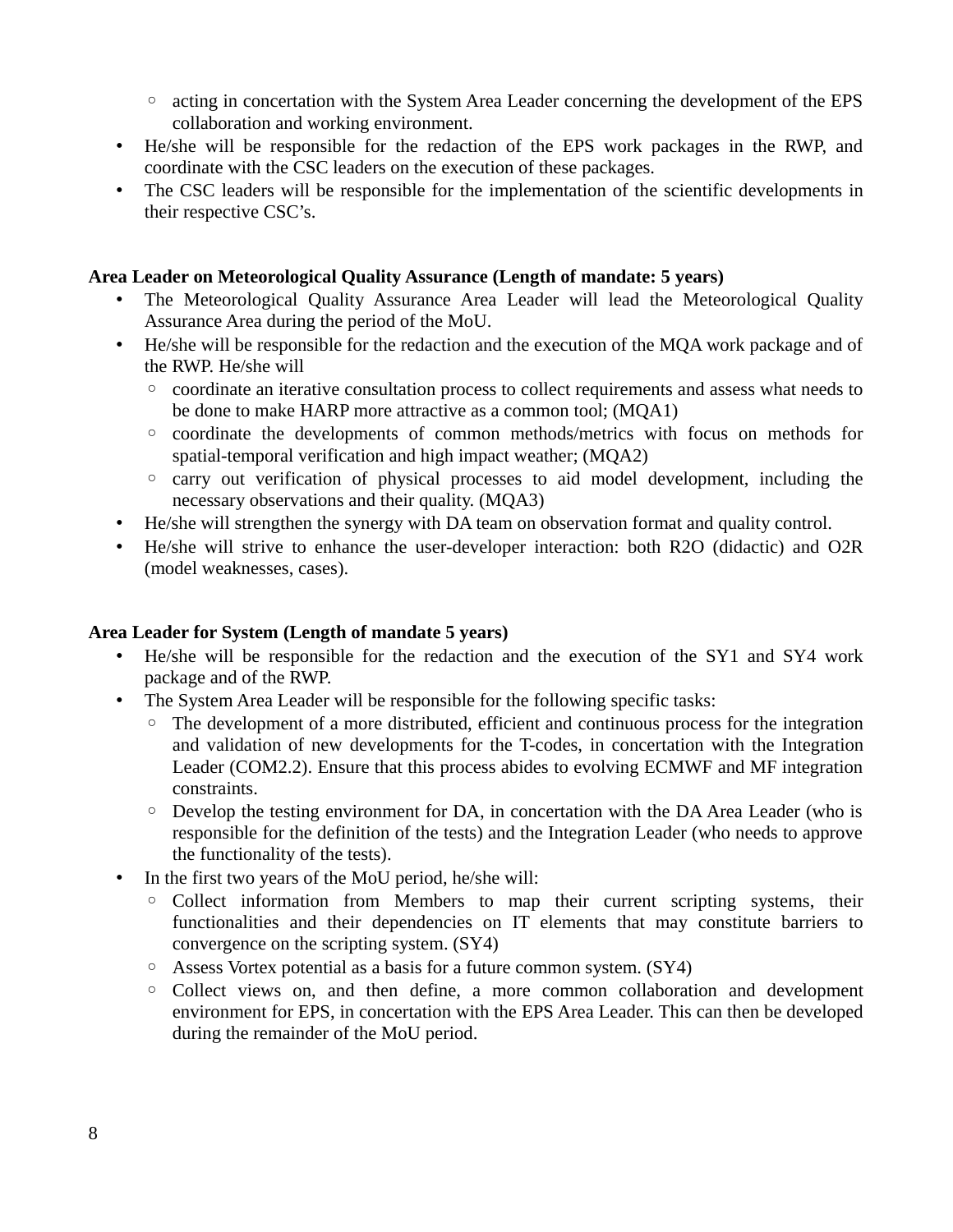# **Call for applications for the position of Coordinator for Network Activities in the new consortium**

Following item 113 of the MoU, the position of Coordinator for Network Activities (CNA) is defined in the Project Team. The CNA role represents a 0.2 FTE position.

The Terms of Reference for the CNA are provided hereafter.